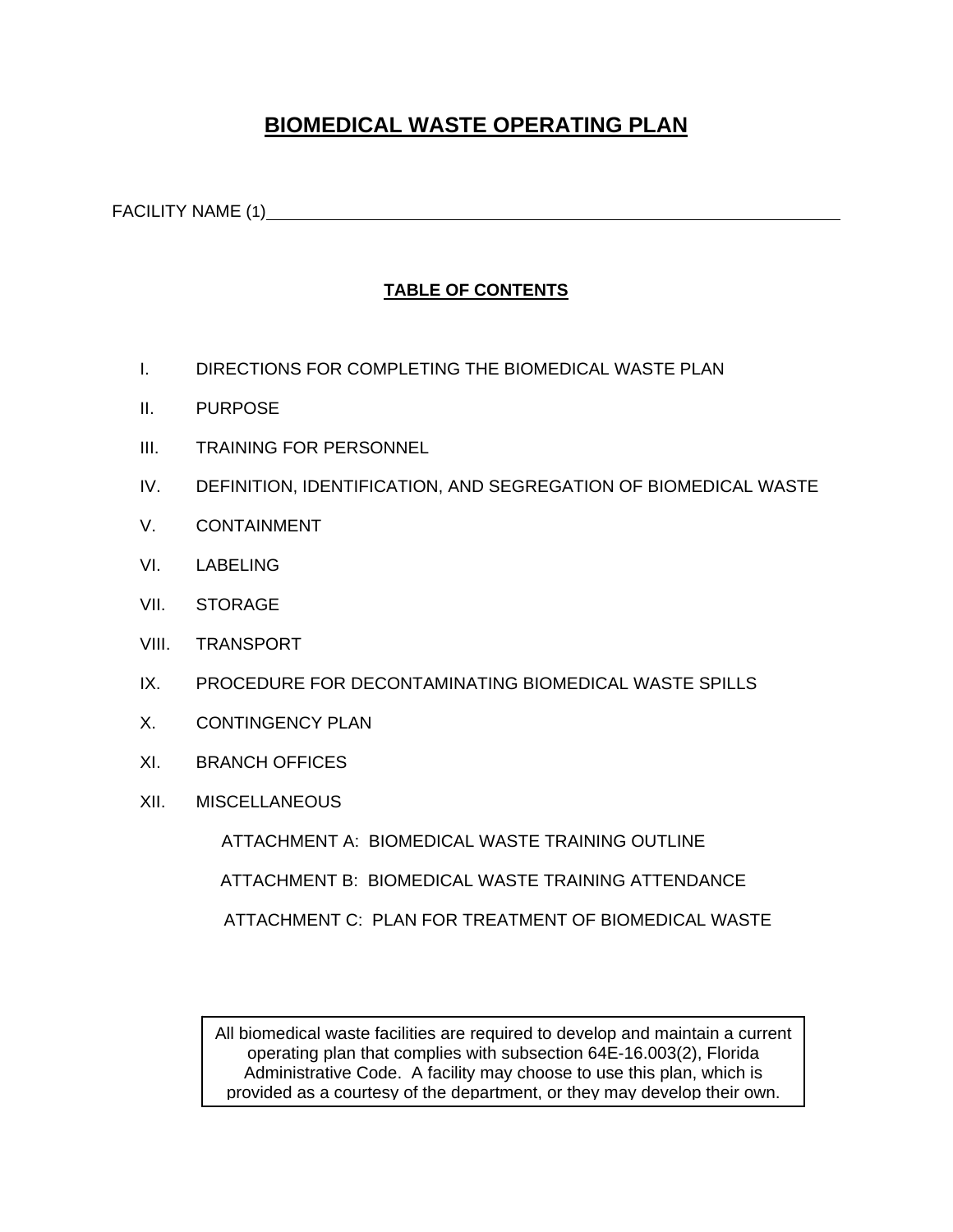### **I. DIRECTIONS FOR COMPLETING THE BIOMEDICAL WASTE PLAN**

- Blank 1: Enter the name of your facility.
- Blank 2: Enter where you keep your employee training records.
- Blank 3: List the items of biomedical waste that are produced in your facility and the location where each waste item is generated.
- Blank 4: Enter the name of the manufacturer of your facility's red bags. This company must be on the Department of Health (DOH) list of compliant red bags (this list can be obtained from the following website: www.doh.state.fl.us/environment/community/biomedical/red\_bags.htm) or from your DOH biomedical waste coordinator OR you must have results supplied by the bag manufacturer from an independent laboratory that indicate that your red bags meet the bag construction requirements of Chapter 64E-16, Florida Administrative Code (F.A.C.). If your facility does not use red bags, enter N/A.
- Blank 5: Indicate where the documentation for the construction standards of your facility's red bags is kept. If your facility uses red bags that are included in the DOH list of compliant red bags, or if your facility does not use red bags, enter N/A.
- Blank 6: Indicate where unused, red biomedical waste bags are kept in operational areas (not in stock or in central storage) so that working staff can get them quickly when they need them. If your facility does not use red bags, enter N/A.
- Blank 7: Enter the place where your biomedical waste is stored and the method of restriction of this storage area. If your biomedical waste is picked up by a licensed biomedical waste transporter but you have no storage area, indicate your procedure for preparing your biomedical waste for pick-up. If you have no pick-up and no storage area, enter N/A.
- Blank 8: Enter all the required information about your registered biomedical waste transporter. The website www.doh.state.fl.us/environment/community/biomedical/transporters.htm has a list of such transporters. If you do not use a transporter, enter N/A.
- Blank 9: Enter the name(s) of the employee(s) designated to transport your facility's untreated biomedical waste to another facility. If your facility does not transport your own biomedical waste, enter N/A.
- Blank 10: Enter the name of the facility to which your facility transports your own untreated biomedical waste. If your facility does not transport your own biomedical waste, enter N/A.
- Blank 11: Describe the procedure and products your facility will use to decontaminate a spill or leak of biomedical waste.
- Blank 12: Enter the required information about the registered biomedical waste transporter who will transport your biomedical waste on a contingency basis.
- Blank 13: If personnel from your facility also work at a branch office of your facility, enter the name of the branch office. If you have no branch office, enter N/A.
- Blank 14: Enter the street address, city, and state of the branch office named in (13). If you have no branch office, enter N/A.
- Blank 15: Enter the weekdays the branch office named in (13) is open. If you have no branch office, enter N/A.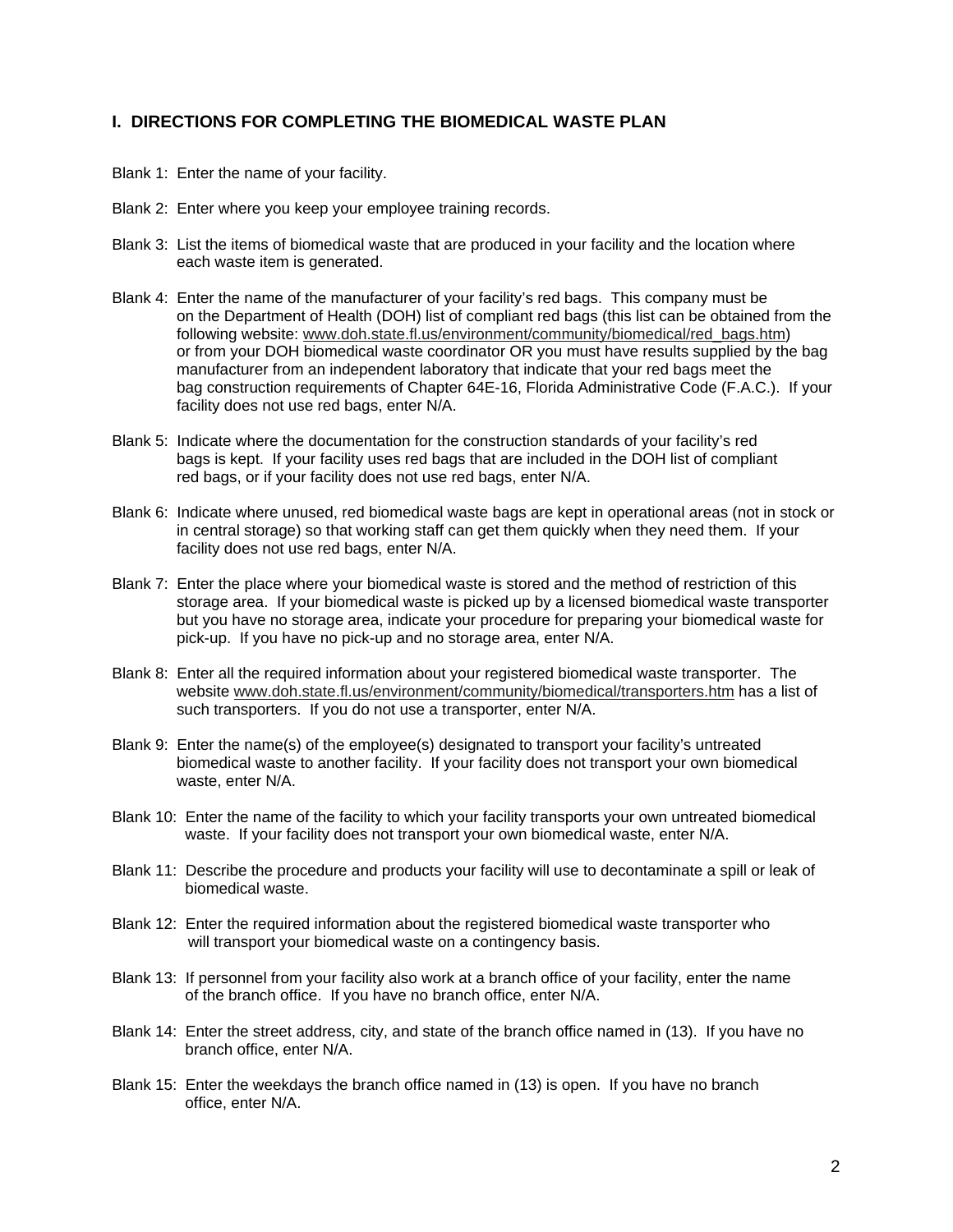- Blank 16: Enter the normal work hours for each day the branch office named in (13) is open. If you have no branch office, enter N/A.
- Blank 17: Indicate where a copy of this biomedical waste operating plan will be kept in your facility.
- Blank 18: Indicate where the current biomedical waste permit or exemption document will be kept in your facility.
- Blank 19: Indicate where your facility will keep its current copy of the biomedical waste rules, Chapter 64E-16, F.A.C.
- Blank 20: Indicate where your facility will keep copies of its biomedical waste inspections from at least the last three (3) years.
- Blank 21: If your facility transports your own biomedical waste, indicate where your transport log is kept. If you do not transport your own biomedical waste, enter N/A.
- Attachment A: Activities addressed should be those from Section III that are carried out in your facility.
- Attachment B: Enter the required information to document training sessions.
- Attachment C: To be completed only if your facility treats biomedical waste. If your facility has untreated biomedical waste removed by a registered transporter or you transport your own untreated waste, do not complete this attachment.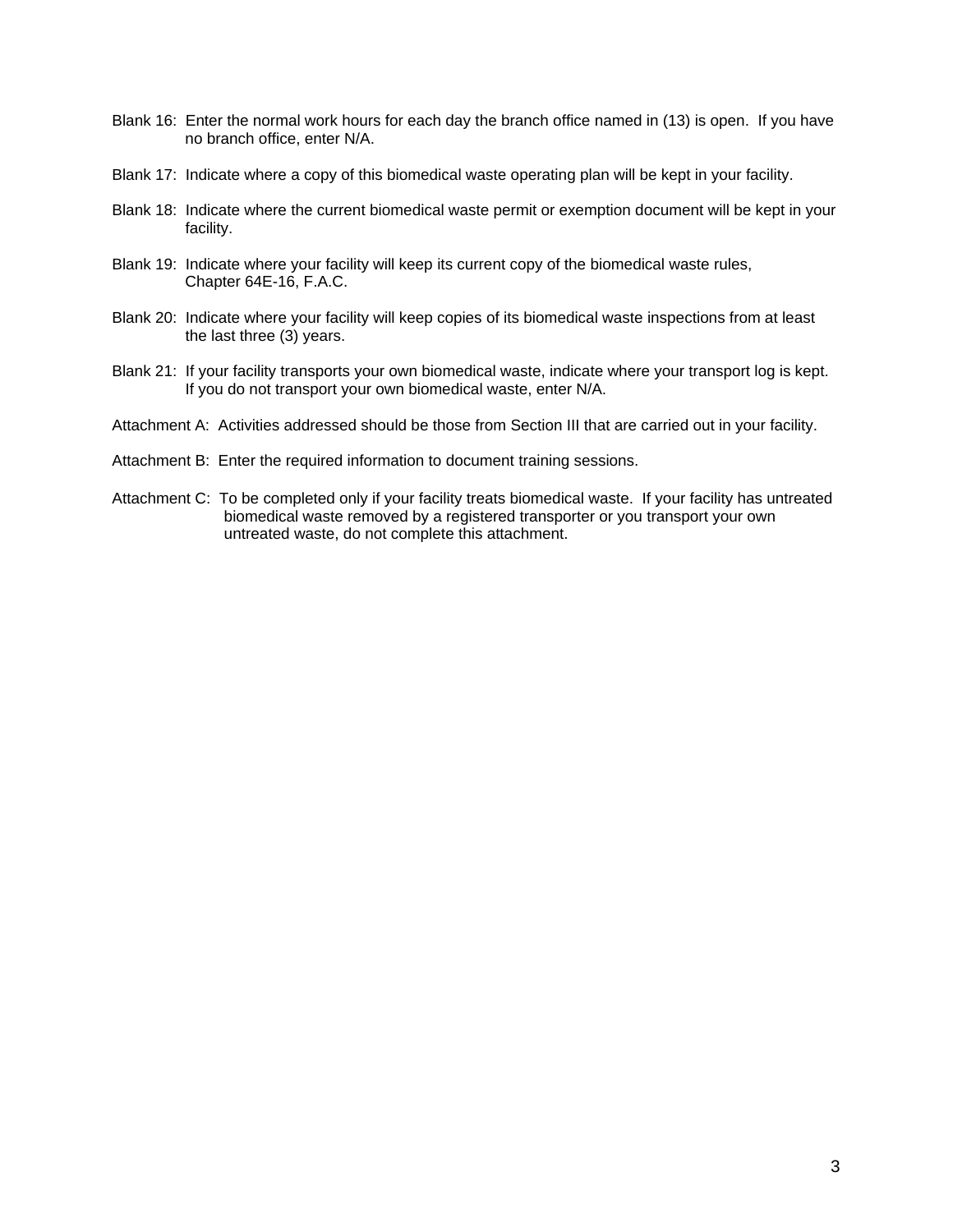## **II. PURPOSE**

The purpose of this Biomedical Waste Operating Plan is to provide guidance and describe requirements for the proper management of biomedical waste in our facility. Guidelines for management of biomedical waste are found in Chapter 64E-16, Florida Administrative Code (F.A.C.), and in section 381.0098, Florida Statutes.

## **III. TRAINING FOR PERSONNEL**

Biomedical waste training will be scheduled as required by paragraph 64E-16.003(2)(a), F.A.C. Training sessions will detail compliance with this operating plan and with Chapter 64E-16, F.A.C. Training sessions will include all of the following activities that are carried out in our facility:

- Definition and Identification of Biomedical Waste
- **Segregation**
- **Storage**
- **Labeling**
- **Transport**
- **Procedure for Decontaminating Biomedical Waste Spills**
- **Contingency Plan for Emergency Transport**
- **Procedure for Containment**
- **Treatment Method**

Training for the activities that are carried out in our facility is outlined in Attachment A.

Our facility must maintain records of employee training. These records will be kept (2)

Training records will be kept for participants in all training sessions for a minimum of three (3) years and will be available for review by Department of Health (DOH) inspectors. An example of an attendance record is appended in Attachment B.

#### **IV. DEFINITION, IDENTIFICATION, AND SEGREGATION OF BIOMEDICAL WASTE**

 Biomedical waste is any solid or liquid waste which may present a threat of infection to humans. Biomedical waste is further defined in subsection 64E-16.002(2), F.A.C.

 Items of sharps and non-sharps biomedical waste generated in this facility and the locations at which they are generated are:

(3)

<u> 1990 - Johann Barbara, martin a</u>

L  $\overline{a}$  $\overline{a}$  $\overline{a}$  $\overline{a}$ L

 If biomedical waste is in a liquid or semi-solid form and aerosol formation is minimal, the waste may be disposed into a sanitary sewer system or into another system approved to receive such waste by the Department of Environmental Protection or the DOH.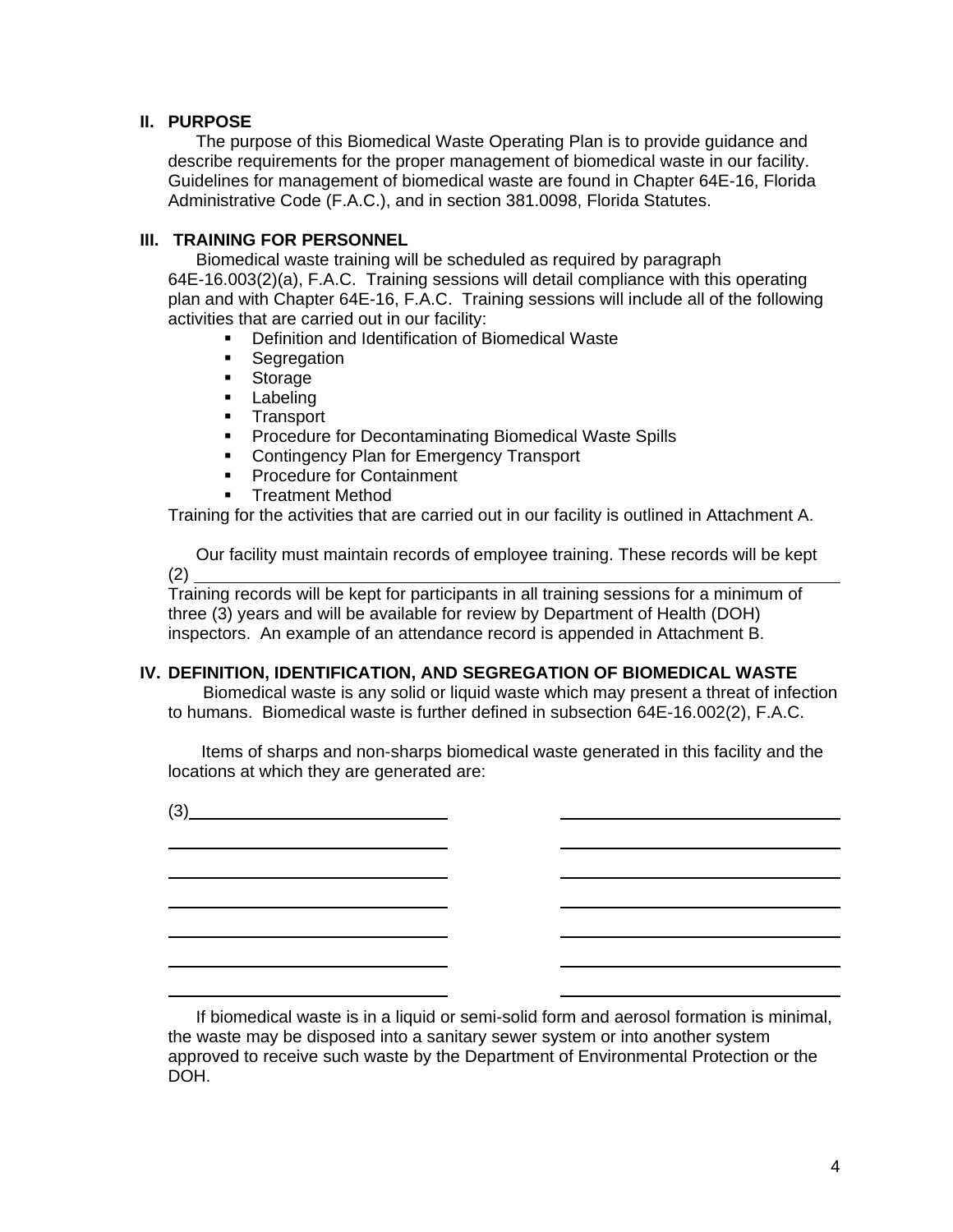## **V. CONTAINMENT**

Red bags for containment of biomedical waste will comply with the required physical properties.

Our red bags are manufactured by

(4)

Our documentation of red bag construction standards is kept

(5)

Working staff can quickly get red bags at

(6)

Sharps will be placed into sharps containers at the point of origin.

Filled red bags and filled sharps containers will be sealed at the point of origin. Red bags, sharps containers, and outer containers of biomedical waste, when sealed, will not be reopened in this facility. Ruptured or leaking packages of biomedical waste will be placed into a larger container without disturbing the original seal.

#### **VI. LABELING**

All sealed biomedical waste red bags and sharps containers will be labeled with this facility's name and address prior to offsite transport. If a sealed red bag or sharps container is placed into a larger red bag prior to transport, placing the facility's name and address only on the exterior bag is sufficient.

Outer containers must be labeled with our transporter's name, address, registration number, and 24-hour phone number.

## **VII. STORAGE**

When sealed, red bags, sharps containers, and outer containers will be stored in areas that are restricted through the use of locks, signs, or location. The 30-day storage time period will commence when the first non-sharps item of biomedical waste is placed into a red bag or sharps container, or when a sharps container that contains only sharps is sealed.

Indoor biomedical waste storage areas will be constructed of smooth, easily cleanable materials that are impervious to liquids. These areas will be regularly maintained in a sanitary condition. The storage area will be vermin/insect free. Outdoor storage areas also will be conspicuously marked with a six-inch international biological hazard symbol and will be secure from vandalism.

Biomedical waste will be stored and restricted in the following manner:

(7)

 $\overline{a}$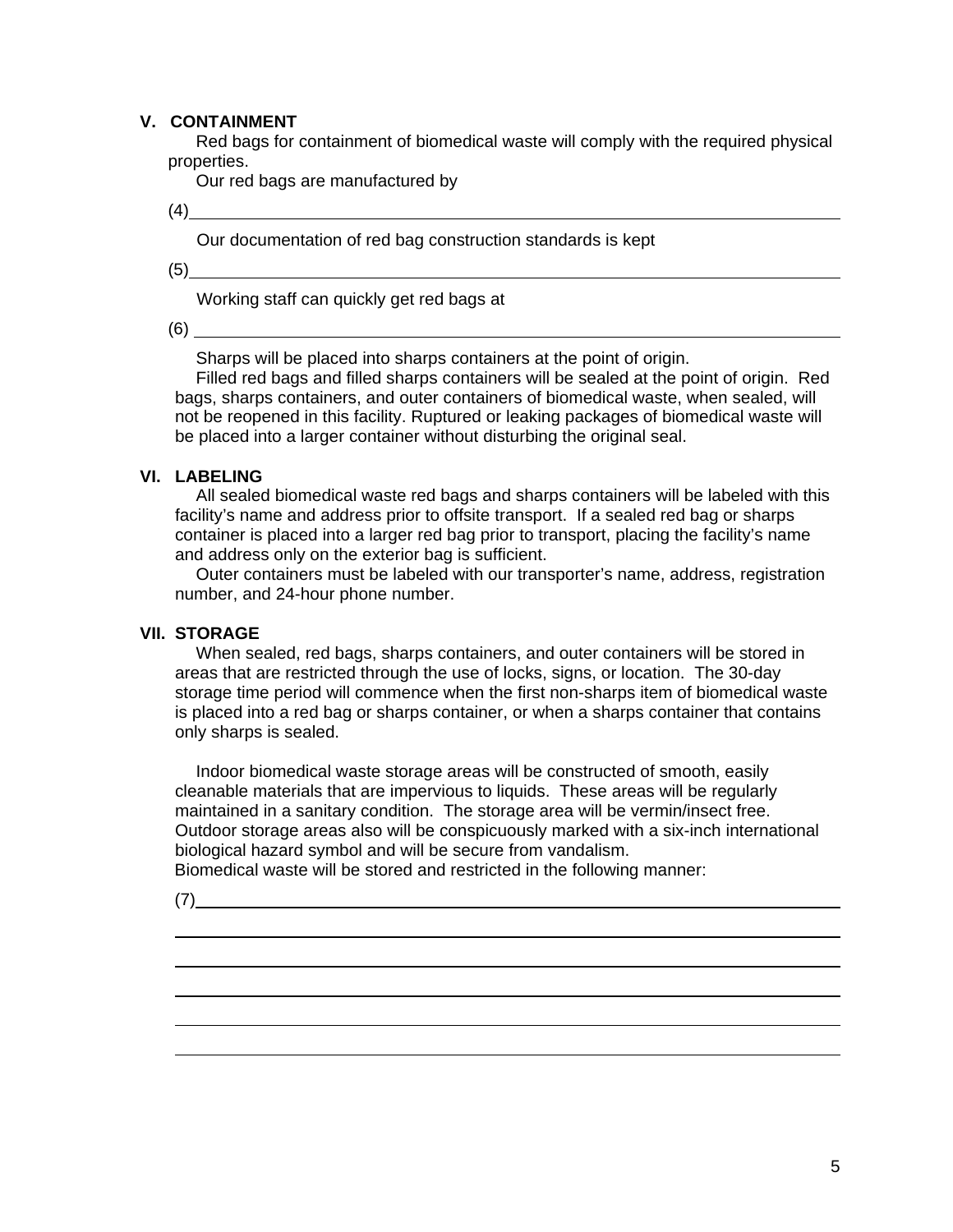#### **VIII. TRANSPORT**

We will negotiate for the transport of biomedical waste only with a DOH-registered company. If we contract with such a company, we will have on file the pick-up receipts provided to us for the last three (3) years. Transport for our facility is provided by:

a. The following registered biomedical waste transporter:

| Address                                                                                                                                                                                                                                                                                                                                                                                                                                         |
|-------------------------------------------------------------------------------------------------------------------------------------------------------------------------------------------------------------------------------------------------------------------------------------------------------------------------------------------------------------------------------------------------------------------------------------------------|
| <b>Phone Contract Phone</b><br><u> 1980 - Andrea Andrew Maria (h. 1980).</u>                                                                                                                                                                                                                                                                                                                                                                    |
| Registration number experience and the contract of the contract of the contract of the contract of the contract of the contract of the contract of the contract of the contract of the contract of the contract of the contrac                                                                                                                                                                                                                  |
| Place pick-up receipts are kept                                                                                                                                                                                                                                                                                                                                                                                                                 |
| 0R                                                                                                                                                                                                                                                                                                                                                                                                                                              |
| b. An employee of this facility who works under the following guidelines:<br>We will transport our own biomedical waste. For tracking purposes, we<br>will maintain a log of all biomedical waste transported by any employee<br>for the last three (3) years. The log will contain waste amounts, dates,<br>and documentation that the waste was accepted by a permitted facility.<br>Name of employee(s) who is(are) assigned transport duty: |
| (9                                                                                                                                                                                                                                                                                                                                                                                                                                              |

Biomedical waste will be transported to: (10)

#### **IX. PROCEDURE FOR DECONTAMINATING BIOMEDICAL WASTE SPILLS**  (11)

## **X. CONTINGENCY PLAN**

 $\overline{a}$ 

If our registered biomedical waste transporter is unable to transport this facility's biomedical waste, or if we are unable temporarily to treat our own waste, then the following registered biomedical waste transporter will be contacted:

| Company name (12) Company  |  |  |
|----------------------------|--|--|
| Address                    |  |  |
| Phone                      |  |  |
| <b>Registration number</b> |  |  |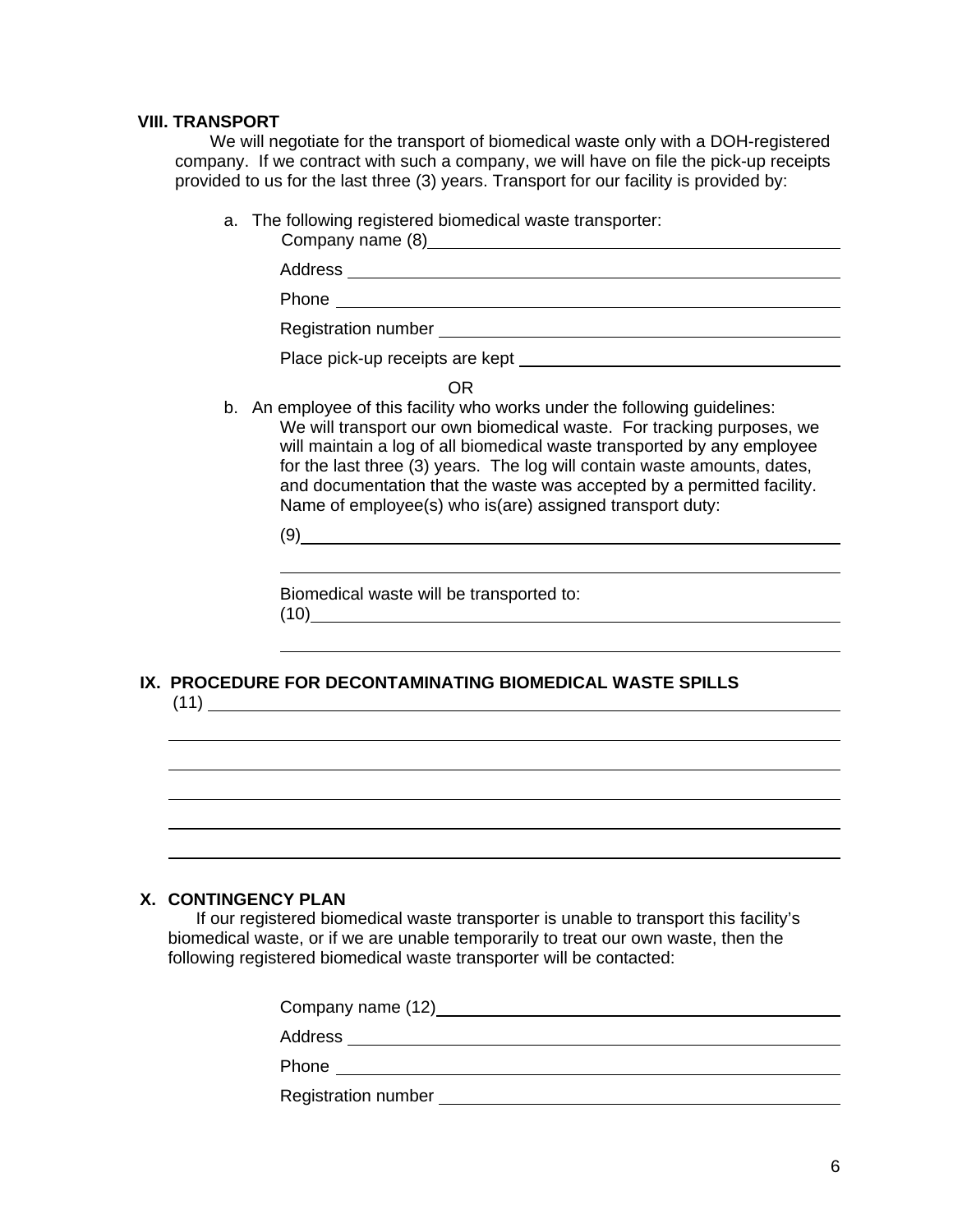### **XI. BRANCH OFFICES**

 The personnel at our facility work at the following branch offices during the days and times indicated:

|              | Hours of operation (16) Manual Property of the contract of the contract of the contract of the contract of the contract of the contract of the contract of the contract of the contract of the contract of the contract of the |
|--------------|--------------------------------------------------------------------------------------------------------------------------------------------------------------------------------------------------------------------------------|
|              |                                                                                                                                                                                                                                |
| $\mathbf{2}$ | Office name (13) <b>Container and Container and Container and Container and Container</b>                                                                                                                                      |
|              |                                                                                                                                                                                                                                |
|              |                                                                                                                                                                                                                                |
|              |                                                                                                                                                                                                                                |
|              | Hours of operation (16) Manual Property of the set of the set of the set of the set of the set of the set of the set of the set of the set of the set of the set of the set of the set of the set of the set of the set of the |
|              |                                                                                                                                                                                                                                |

## **XII. MISCELLANEOUS**

 For easy access by all of our staff, a copy of this biomedical waste operating plan will be kept in the following place: (17)

The following items will be kept where indicated:

a. Current DOH biomedical waste permit/ exemption document

(18)

 $\overline{a}$ 

 $\overline{a}$ 

L

L

b. Current copy of Chapter 64E-16, F.A.C.

(19)

c. Copies of biomedical waste inspection reports from last three (3) years

(20)

d. Transport log

(21)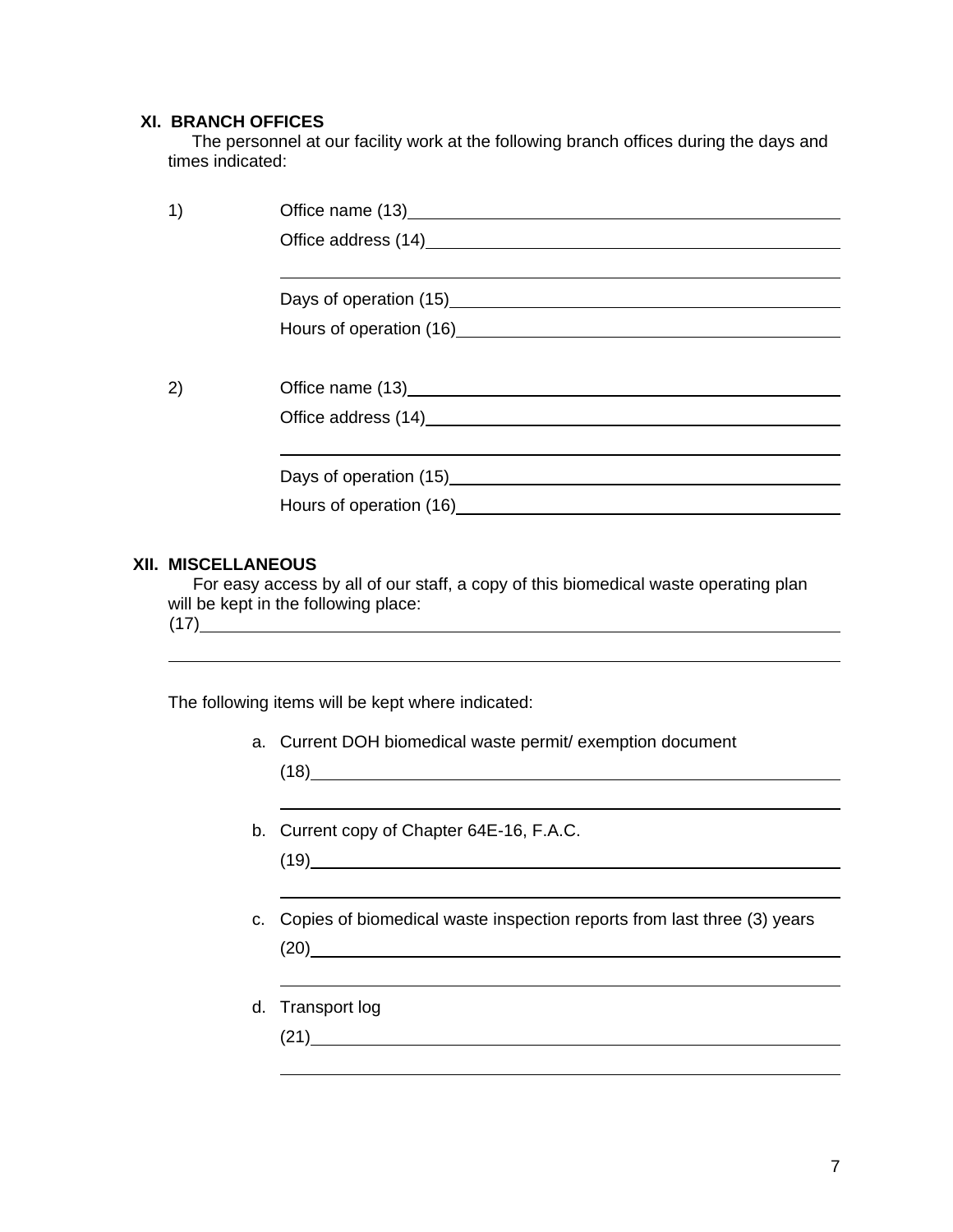| ATTACHMENT A: BIOMEDICAL WASTE TRAINING OUTLINE |  |  |
|-------------------------------------------------|--|--|
|                                                 |  |  |

Facility Name:

Trainer's Name:

Outline: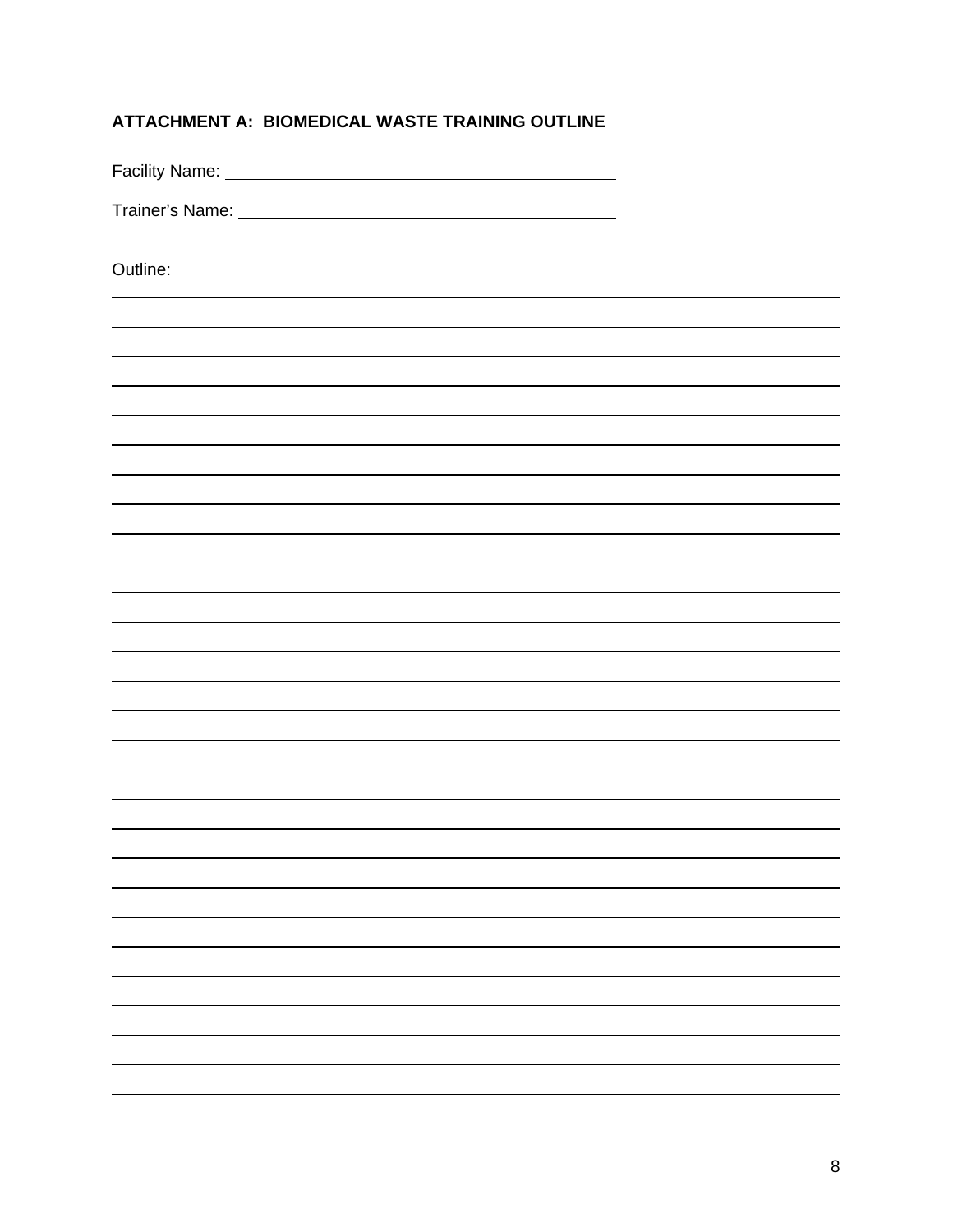## **ATTACHMENT B: BIOMEDICAL WASTE TRAINING ATTENDANCE**

| Facility Name: Manual Manual Manual Manual Manual Manual Manual Manual Manual Manual Manual Manual Manual Manu                                                                                                                     |               |        |
|------------------------------------------------------------------------------------------------------------------------------------------------------------------------------------------------------------------------------------|---------------|--------|
| Trainer's Name: <b>All and Scientification</b> and the set of the set of the set of the set of the set of the set of the set of the set of the set of the set of the set of the set of the set of the set of the set of the set of |               |        |
|                                                                                                                                                                                                                                    |               |        |
| Purpose: ________Initial Assignment                                                                                                                                                                                                | <b>Annual</b> | Update |
| <b>Print Participant's Name</b>                                                                                                                                                                                                    | Signature     | Date   |
|                                                                                                                                                                                                                                    |               |        |
|                                                                                                                                                                                                                                    |               |        |
|                                                                                                                                                                                                                                    |               |        |
|                                                                                                                                                                                                                                    |               |        |
|                                                                                                                                                                                                                                    |               |        |
|                                                                                                                                                                                                                                    |               |        |
|                                                                                                                                                                                                                                    |               |        |
|                                                                                                                                                                                                                                    |               |        |
|                                                                                                                                                                                                                                    |               |        |
|                                                                                                                                                                                                                                    |               |        |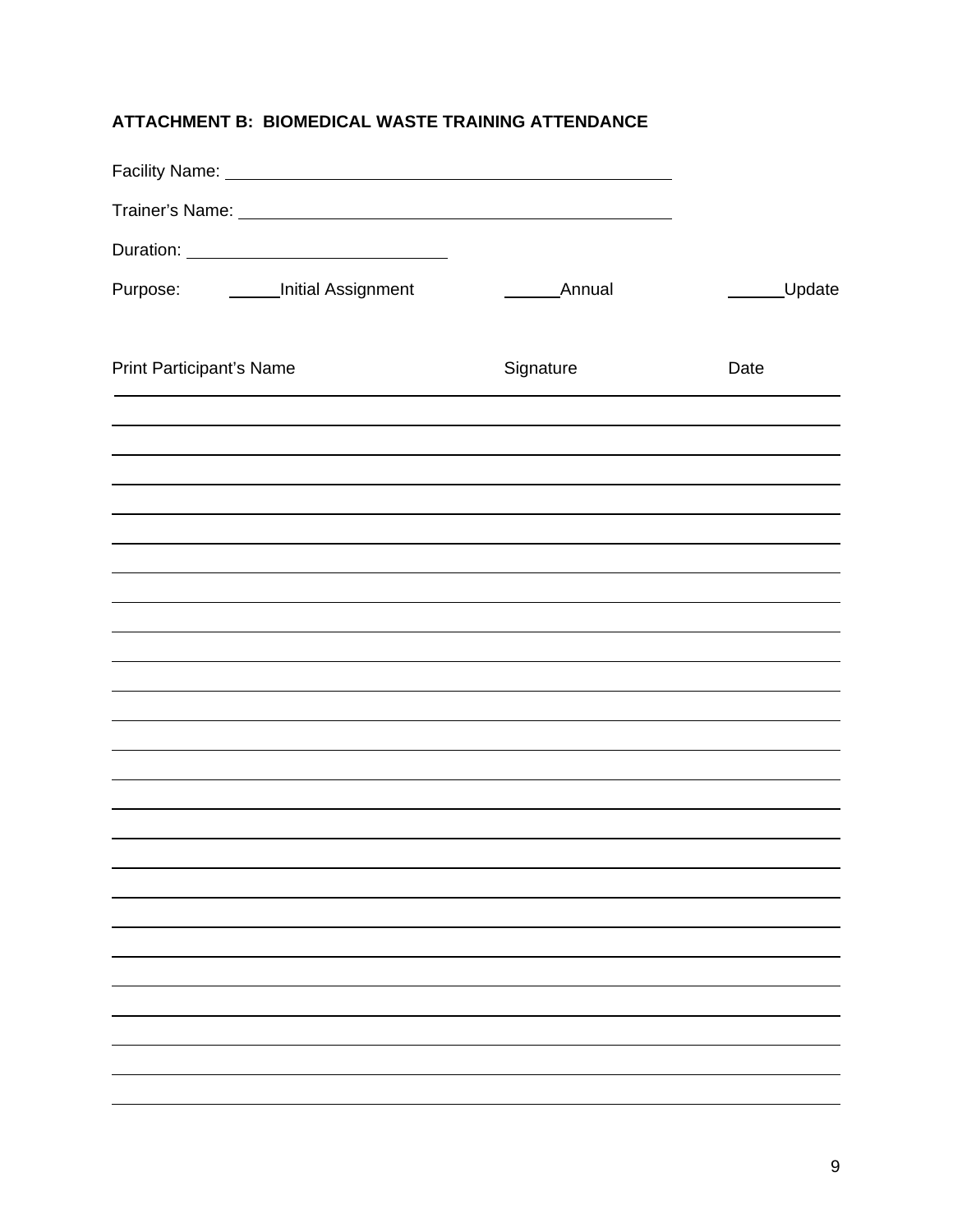## **ATTACHMENT C: OPERATING PLAN FOR TREATMENT OF BIOMEDICAL WASTE**

## **TABLE OF CONTENTS**

- I. DIRECTIONS FOR COMPLETING THIS PLAN
- II. TREATMENT METHOD
- III. CONTINGENCY PLAN
- IV. MISCELLANEOUS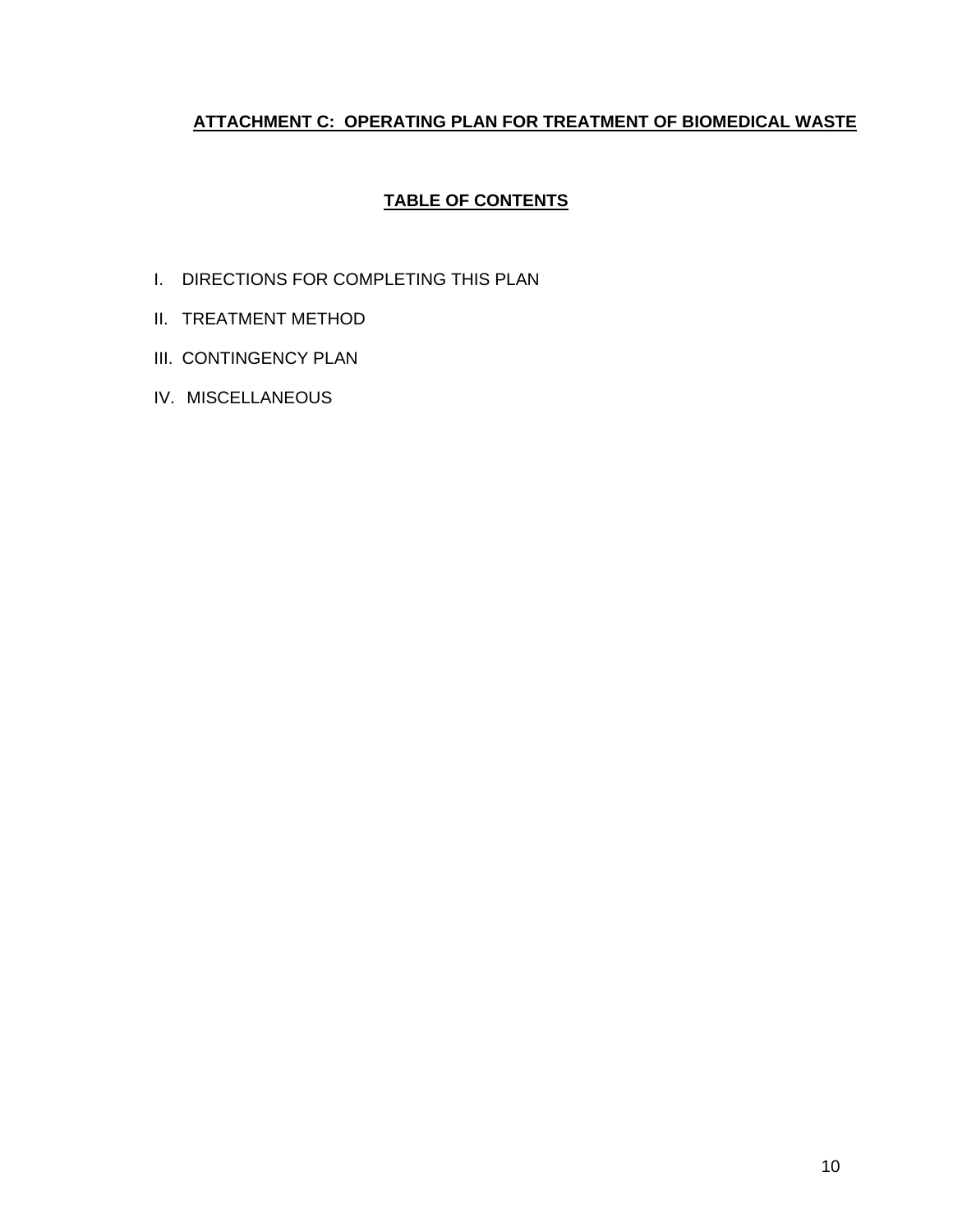#### **I. DIRECTIONS FOR COMPLETING THIS TREATMENT PLAN**

- Blank 1: If you treat your biomedical waste by steam autoclave, enter where you keep the written operating procedure for use of the autoclave. Otherwise enter N/A.
- Blank 2: If you treat your biomedical waste by steam autoclave, enter where you keep your records of the autoclave preventive maintenance service. Otherwise enter N/A.
- Blank 3: Enter where your facility will keep the records of the evaluation results for your steam autoclave. If your facility does not treat biomedical waste by steam autoclave, enter N/A.
- Blank 4: Enter where your facility will keep the written log that describes use of the autoclave to treat your biomedical waste. If your facility does not use a steam autoclave to treat its own biomedical waste, enter N/A.
- Blank 5: Enter the name of the alternative treatment method used at your facility to treat biomedical waste. If your facility does not treat biomedical waste by an alternative treatment method, enter N/A.
- Blank 6: If your facility treats biomedical waste by an alternative treatment method that requires periodic maintenance, indicate where the maintenance records will be kept. If your facility does not utilize such an alternative treatment method, enter N/A.
- Blank 7: Enter where your facility will keep the records of the evaluation results for the alternative treatment method you use to treat your biomedical waste. If the method is single-use or you do not use such a method, enter N/A.
- Blank 8: If your facility treats biomedical waste by an approved alternative treatment method, indicate where you will keep copies of receipts for periodic purchase of components, ingredients, or supplies needed for operation of that method. If your facility does not treat biomedical waste by an alternative treatment method, enter N/A.
- Blank 9: If your facility treats biomedical waste by an approved alternative treatment method, indicate where you will keep the treatment log for that method. If your facility does not treat biomedical waste by an alternative treatment method, enter N/A.
- Blank 10: Enter the required information about the registered biomedical waste transporter who will transport your biomedical waste on a contingency basis.
- Blank 11: Indicate where a copy of this operating plan will be kept in your facility.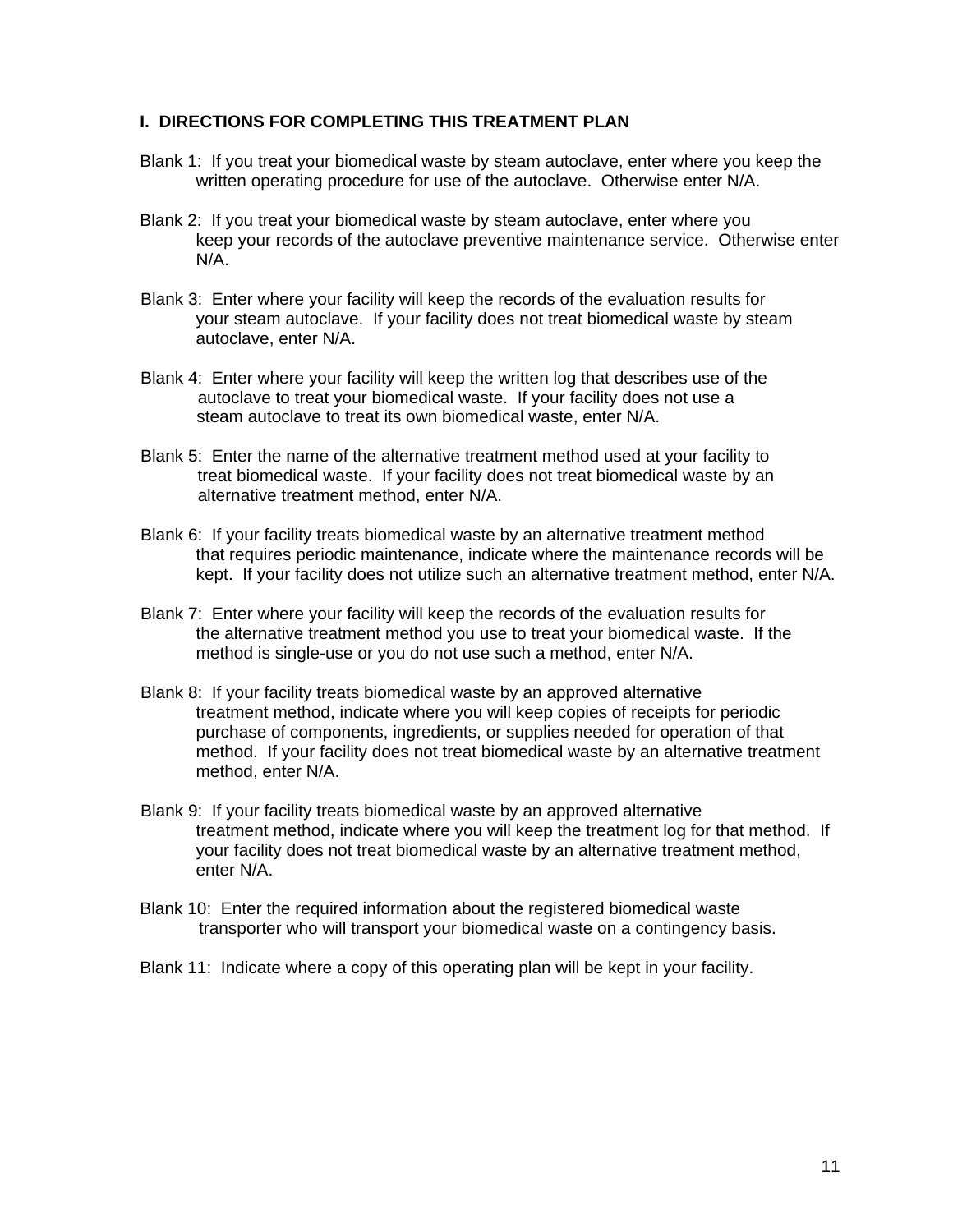## **II. TREATMENT METHOD**

 We will use the following method to treat biomedical waste at our facility (check the appropriate method):

a. incinerator and c. Alternative Treatment Process

b. Steam Autoclave

a. Incinerator

 Our incinerator will be operated and maintained in accordance with a Department of Environmental Protection permit.

 $\mathcal{L}_\text{max}$  and  $\mathcal{L}_\text{max}$  are the set of the set of the set of the set of the set of the set of the set of the set of the set of the set of the set of the set of the set of the set of the set of the set of the set o

 $\mathcal{L}_\text{max}$  . The contract of the contract of the contract of the contract of the contract of the contract of

 $\mathcal{L}_\text{max}$  . The contract of the contract of the contract of the contract of the contract of the contract of

b. Steam Autoclave

 We will operate our autoclave so that adequate treatment of biomedical waste is achieved. A current, written operating procedure will be kept:  $(1)$ 

 We will service our autoclave for preventive maintenance according to the manufacturer's specifications and will keep records of such service: (2) \_\_\_\_\_\_\_\_\_\_\_

 Our steam autoclave will be evaluated for effectiveness as required and the evaluation results will be kept:  $(3)$   $\qquad$ 

 We will maintain the required written log describing use of our autoclave. This log will be kept: (4)

c. Alternative Treatment Method

 We will treat our own biomedical waste at this facility using the following DOH approved alternative treatment method: (5)

AIl components of this alternative treatment method will be operated and maintained according to the manufacturer's instructions. All maintenance records will be kept: (6)

 $\overline{a}$